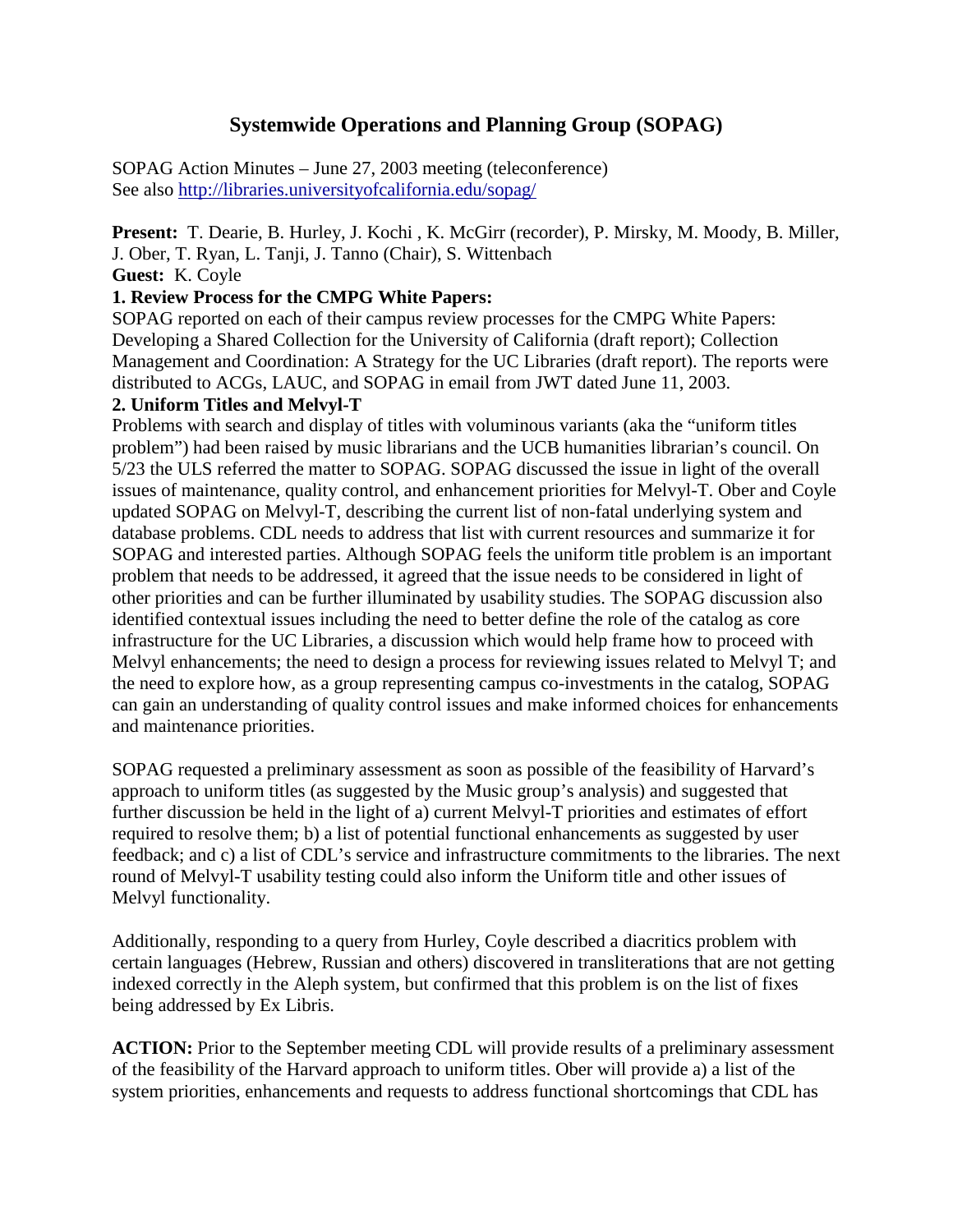received for MELVYL-T, b) a list of the CDL's service commitments, and share the "Layered Service Model" presentation of core shared infrastructure.

**3. Task Force on Visual Resources**

Report available at<http://libraries.universityofcalifornia.edu/sopag/vrtf/>

Ober sent L. Farley questions on the report from the May SOPAG meeting and received a list of edits which speak to the questions. One of the points for the next dialogue is the intersection between the CDL Image Demonstrator and the VRTF report. Ober indicated that by July, more experience with Image Demonstrator will be completed which may inform some of the recommendations by the task force.

Invitations have been issued to attend a "train the trainer" session for visual resources librarian partners to the project will be conducted by the vendor, Luna Imaging, on using their Insight software for access to images licensed from AMICO and Saskia on July 9th, 10th, and 18th. CDL staff will also provide an update on the CDL Image Demonstrator Project and how it relates to these collections.

**ACTION:** Ober will ask Farley to join the July teleconference to discuss the Image Demonstrator project with SOPAG.

**ACTION:** SOPAG accepted the edits to the document as written and it will be posted on the SOPAG website as "under discussion."

**ACTION:** SOPAG should take a look at the Image Demonstrator URL, special client software. Ober will provide the links to SOPAG.

**4. Working Group on the UC Shared Print Collection Pilot** 

Draft Report available at<http://cdc.lib.uci.edu/>

**ACTION:** Tanji will check with Shelton on progress with the suggested revisions to the report from the UL/SOPAG May meeting.

**5. Systemwide Library Planning** 

**5.1 UC Libraries Website—Update**

Ober described suggestions to SOPAG for the SOPAG and ACG websites after reviewing the ACG individual websites with an eye toward consistency. The suggestions included a draft template for SOPAG, ACG, and related committee information. SOPAG remarked that the templates create a useful framework for prompting material to be included as well as providing a consistent display of information on the ACG websites. After ACG review, and if the templates are adopted, SOPAG suggested the data editors on each of the ACG's should be the ones to restructure and maintain their materials to conform to the templates (after assistance from CDL and the current SOPAG Web editor for migrating current material to the new site).

**ACTION:** Tanno will share the SOPAG and ACG suggested templates with ACG's and ask for comment to be sent to Moody, the SOPAG webmaster.

**ACTION:** Tanno will also have the ACG's confirm their assignment of a data editor (webmaster).

**5.2 Update to UC Libraries Master Planning Project List-SOPAG's Activities**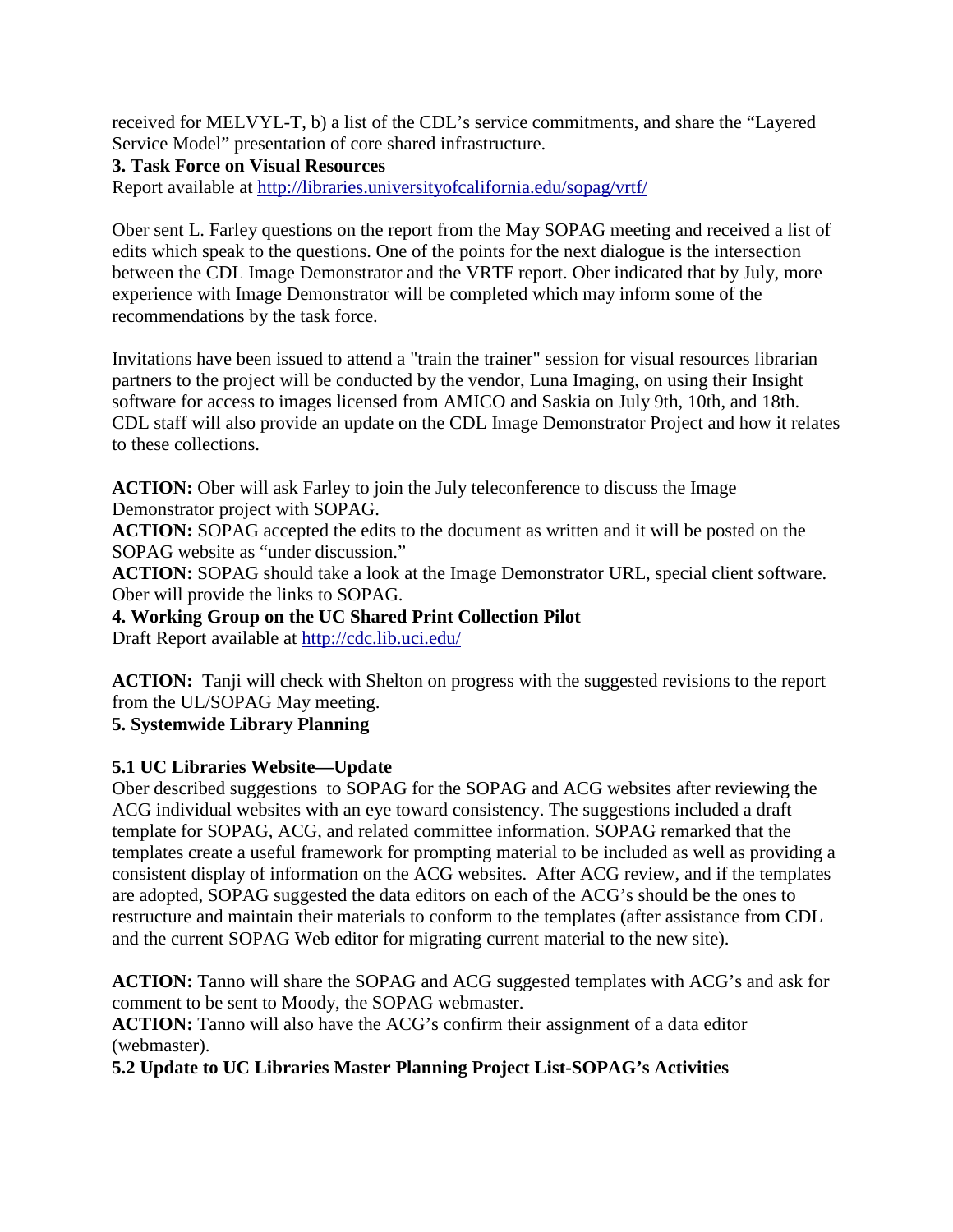**ACTION:** Tanno and Kochi will work on the list to create an ongoing mechanism to keep the list up to date on the SOPAG and systemwide Libraries' sites.

# **6. Report on CDL-Related Items**

# **6.1. CBS/Request/Desktop Delivery--Update**

People assigned to the VDX project are working toward the one day test with UCLA and UCSB which will be July 9th. If it goes well, both campuses will go into production three to five weeks later. Several campuses have joined in on the testing including several medical campuses. Desk top delivery people are also working with LTAG on an Ariel and VDX related bugs list.

# **6.2. eScholarship—Update**

Ober provided SOPAG with an information document that characterizes the e-scholarship support for journals as requested by SOPAG in May.

## **6.3 Digital Preservation—Update**

Ober provided SOPAG with an overview document titled "UC Libraries Digital Preservation Program: Preliminary Sketch". The document was designed as a base descriptive piece and will be adapted to describe the program to nominees for an advisory board for the program.

### **6.4 Digital Content Contract (agreements, licenses, etc.) Breach Procedures**

Over the past few months, there have been instances when vendors have informed CDL we are in breach of contract (agreements, licenses, etc.). CDL has developed instructions and procedures for handling breaches. SOPAG reviewed a second version of the document that adopted changes suggested by SOPAG in May. As part of the review, SOPAG requested that a mechanism be created to close the information loop once the breach is resolved.

**ACTION:** Ober will ensure that resolution information will come back to the campus by writing this into the procedures.

ACTION: After the suggested minor revisions, Ober will post the document and send it out to be discussed at the campus level.

**ACTION:** Ober will send to SOPAG a list of the campus license coordinators for each campus to verify whether these are the correct people to serve as breach procedure contacts

# **7. Specialized Data Elements for Shared Cataloging Program**

Hurley inquired who he might talk to about the problem of lack of consistency in specialized fields and data elements in records that must be moved over from the SCP to UCB's database. Luc Declerck, AUL-Technology and Technical Services at UCSD and instrumental in the SCP, was suggested as a resource to Hurley.

**ACTION:** Hurley will discuss the problem with Declerck and update SOPAG on the suggestions which may inform other campuses who have created customized record moving programs.

## **8. All Campus Groups—Update**

## **8.1 CDC- Shared Approval Plan Collection Management Scenario**

CDC hasn't discussed this report yet. CDC is interested in whether or not there are some other coordinated collection development efforts that might be reviewed. SOPAG asked that the Acquisitions Contacts be included in the review of the shared approval plan. Additionally, the CMPG Steering Committee asked CDC to review two papers: Classified List of Characteristics of Particular Collections, and a Potential List of Shared Collections.